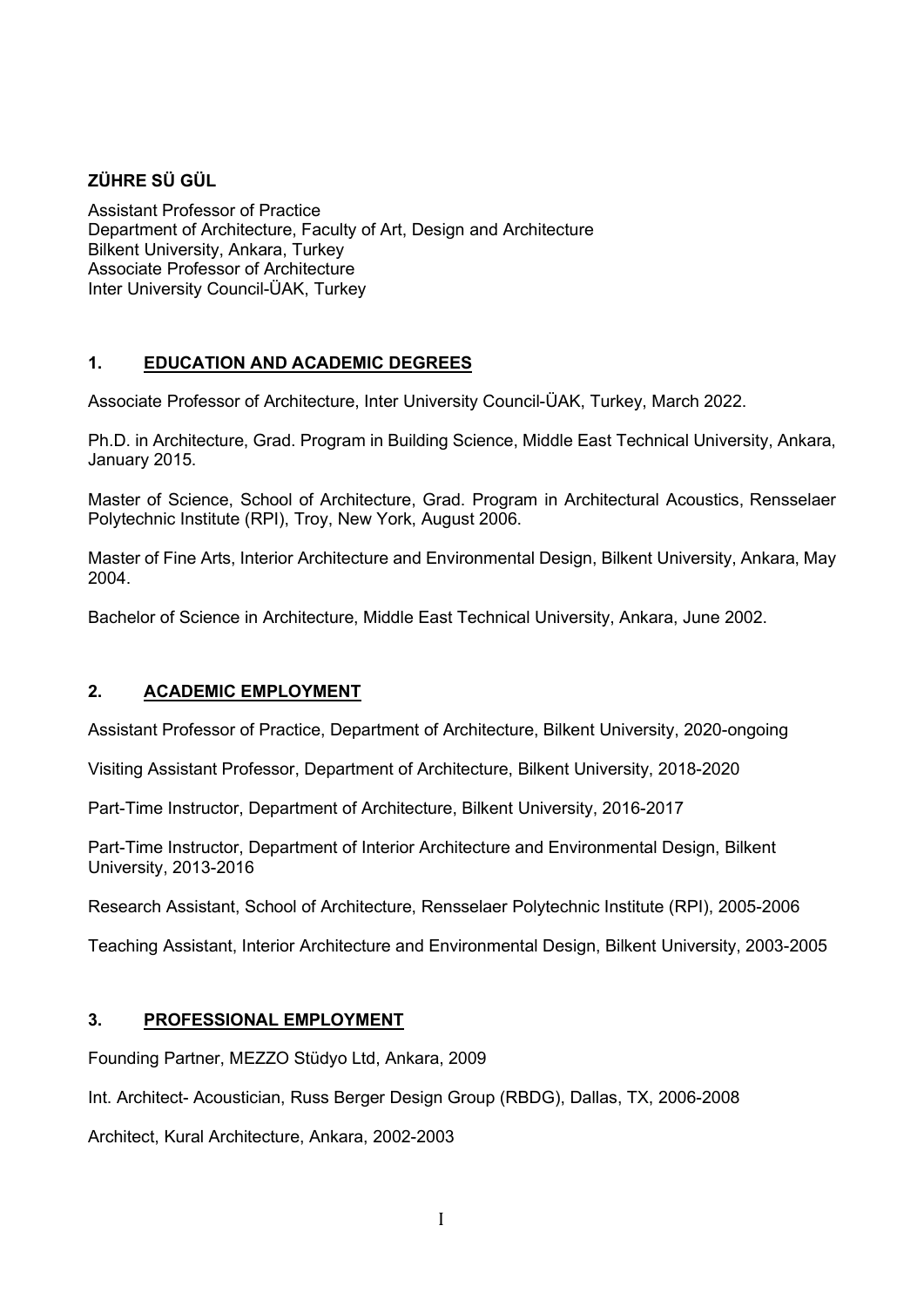#### 4. ARTICLES IN ISI-INDEXED JOURNALS

- 4.1. Sü Gül, Z. and Çalışkan, M. "Acoustics for Architects: A Potpourri of Undergraduate and Graduate Level Teaching Styles, Tools and In-course Projects" Journal of Acoustical Society of America, 151.4 (2022): 2326-2335. SCI
- 4.2. Adeeb, A. H. and Sü Gül, Z. " Investigation of a Tuff Stone Church in Cappadocia via Acoustical Reconstruction" Journal Acoustics, 4, (2022): 419-440. Emerging-SCI, "Special issue on Acoustics, Soundscapes and Sounds as Intangible Heritage"
- 4.3. Atalay, T.B., Sü Gül, Z., Sena, E.D., Cvetkovic, Z. and Hacıhabiboğlu, H. "Scattering Delay Network Simulator of Coupled Volume Acoustics" IEEE/ACM Transactions on Audio/Speech and Language Processing, 30 (2022):582-593. SCI-E
- 4.4. Adeeb, A. H., Sü Gül, Z. and Henry, A. "Characterizing the Indoor Acoustical Climate of the Religious and Secular Rock-Cut Structures of Cappadocia" International Journal of Architectural Heritage, A&HCI, SCI-E Published online: 23 Dec 2021
- 4.5. Yazıcı, B., Sü Gül, Z. "Biomimetic Metamaterial Design Simulation and Evaluation for Building Acoustics by Impedance Measurements" Journal of Testing and Evaluation, 49.5 (2021):3183-3203. SCI-E
- 4.6. Sü Gül, Z. "Exploration of Room Acoustics Coupling in Hagia Sophia of İstanbul for its Different States" Journal of Acoustical Society of America, 149.1 (2021): 320-339. SCI, technical area pick of JASA, August 2021
- 4.7. Sü Gül, Z., Odabaş E. and Çalışkan M. "Comparative Evaluation of Ray Tracing and Diffusion Equation Modeling in Room Acoustics Design of Subway Stations." Acoustics Australia, 48.1 (2020): 93-105. SCI-E
- 4.8. Sü Gül, Z. "Acoustical Impact of Architectonics and Material Features in the Lifespan of Two Monumental Sacred Structures." Journal Acoustics, 1.3 (2019): 493-516. Emerging-SCI, Special issue book chapter Historical Acoustics: Relationships between People and Sound over Time
- 4.8. Sü Gül, Z., Odabaş E., Xiang N. and Çalışkan M. "Diffusion Equation Modeling for Sound Energy Flow Analysis in Multi Domain Structures." Journal of Acoustical Society of America, 145.4 (2019): 2703-2717. SCI (special issue cover page image) "Special Issue on Room Acoustics Modeling and Auralization"
- 4.10. Sü Gül, Z., Çalışkan M., Xiang N. and Tavukçuoğlu, A. "Assessment of Acoustical Indicators in Multi-domed Historic Structures by Non-exponential Energy Decay Analysis." Acoustics Australia, 46.2 (2018): 181-192. SCI-E
- 4.11. Sü Gül, Z., Xiang N. and Çalışkan, M. "Diffusion Equation Based Finite Element Modeling of a Monumental Worship Space." Journal of Computational Acoustics, 25.4 (2017): 1750029 1-16. SCI "Special Issue on Numerical Methods for Vibro-Acoustics and Aeroacoustics"
- 4.12. Sü Gül, Z., Xiang N. and Çalışkan, M. "Investigations on Sound Energy Decays and Flows in a Monumental Mosque." Journal of Acoustical Society of America, 140.1 (2016): 344- 355. SCI
- 4.13. Sü Gül, Z., Çalışkan, M. and Tavukçuoğlu, A. "On the Acoustics of Süleymaniye Mosque: From Past to Present." Megaron, 9.3 (2014): 201-216. Emerging-SCI, AI
- 4.14. Sü Gül, Z. and Çalışkan, M. "Impact of Design Decisions on Acoustical Comfort Parameters: Case Study of Doğramacızade Ali Paşa Mosque." Applied Acoustics, 74.6, (2013): 834- 844. SCI-E
- 4.15. Sü, Z. and Yılmazer, S. "The Acoustical Characteristics of the Kocatepe Mosque in Ankara, Turkey." Architectural Science Review, 51.1 (2008): 21-30. A&HCI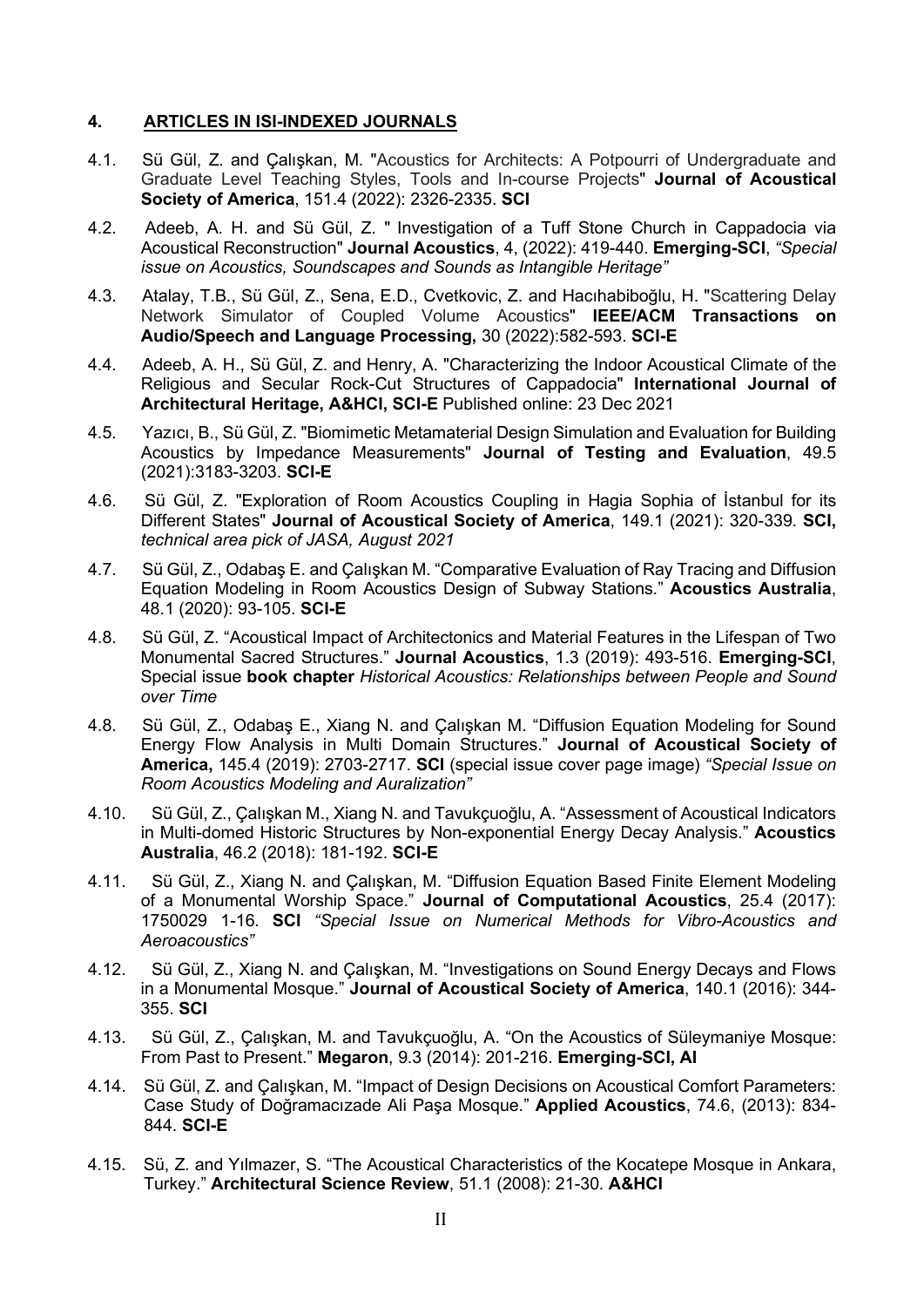- 4.16. Sü, Z. and Çalışkan, M. "Acoustical Design and Noise Control in Metro Stations: Three Cases in Ankara Metro System." Building Acoustics, 14.3 (2007): 231-249. Emerging-SCI
- 4.17. Yilmazer, S. and Sü, Z. "A Touching Past and A Desperate Future: History and Acoustics of Kocatepe Mosque." Arkitekt, 3, (2007): 12-18. AI
- 4.18. Sü, Z. and Yılmazer, S. "The Acoustical Performance Analysis of Bilkent Amphitheater: Proposal for Acoustical Renovation." Architectural Science Review, 49.2 (2006): 167-178. A&HCI

#### 5. ARTICLES IN EDITOR-REVIEWED JOURNALS

- 5.1. Atay, G., and Sü Gül, Z. "Clay Pots of Ottoman Architecture: Acoustics, Structure and Ventilation" Proceedings of Meetings on Acoustics, 42, 015003 (2020): 1-12. https://doi.org/10.1121/2.0001387
- 5.2. Sü Gül, Z., Çalışkan M., and Bora Özyurt, Z. "Acoustical Design Challenges of Public Interiors: Cultural Centers and Terminal Buildings" Proceedings of Meetings on Acoustics, 42, 015002 (2020): 1-13. https://doi.org/10.1121/2.0001375
- 5.3. Sü Gül, Z. "Konforun Üç Bilinmeyenli Denklemi X: Akustik." Konsept Projeler, 42 (2014): 98-108.
- 5.4. Sü Gül, Z. and Çalışkan, M. "Heydar Aliyev Merkezi Oditoryumu Akustik Tasarım Süreci; the Acoustic Design Process for the Auditorium at the Heydar Aliyev Center." Yapı, March (2014): 144-150.

#### 6. THESIS SUPERVISION, MSc, PhD

#### 6.1. RESEARCH TITLES

- 6.1.1. Atay, G. "Clay Pots in Ottoman Architecture: A Discussion on Their Acoustical Employment" MSc, Department of Architecture, Bilkent University, Supervisor: Zühre Sü Gül, On-going
- 6.1.2. Naeemaee, R. "Assessment of Perceived Reverberation in Large Atriums" MSc, Department of Architecture, MSc, Bilkent University, Supervisor: Zühre Sü Gül, On-going
- 6.1.3. Özyurt Bora, Z. "Examination of the acoustic properties of traditional Turkish baths with subjective and objective methods and a design methodology approach for adaptive re-use" PhD, Department of Architecture, Uludağ University, Supervisor: Filiz Şenkal Sezer, Co-Supervisor: Zühre Sü Gül, On-going
- 6.1.4. Adeeb, A. H. "An Archeoacoustic Study of Cappadocia; Acoustical Identification of Religious and Secular Indoor Spaces" MSc, Department of Architecture, Bilkent University, September 2021, Supervisor: Zühre Sü Gül Co-supervisor: Ayşe Henry
- 6.1.5. Yazıcı, B. "An Experimental Study on Acoustical Metamaterials (AMM) for Architectural Applications." MSc, Department of Architecture, Bilkent University, August 2020, Supervisor: Zühre Sü Gül
- 6.1.6. Yıldırım, H. "Theater and Music in Palazzo Ducale of Mantova an Analysis of the Historical Spaces for Music in the Palacean Palace", MSc, School of Architecture, Urban Planning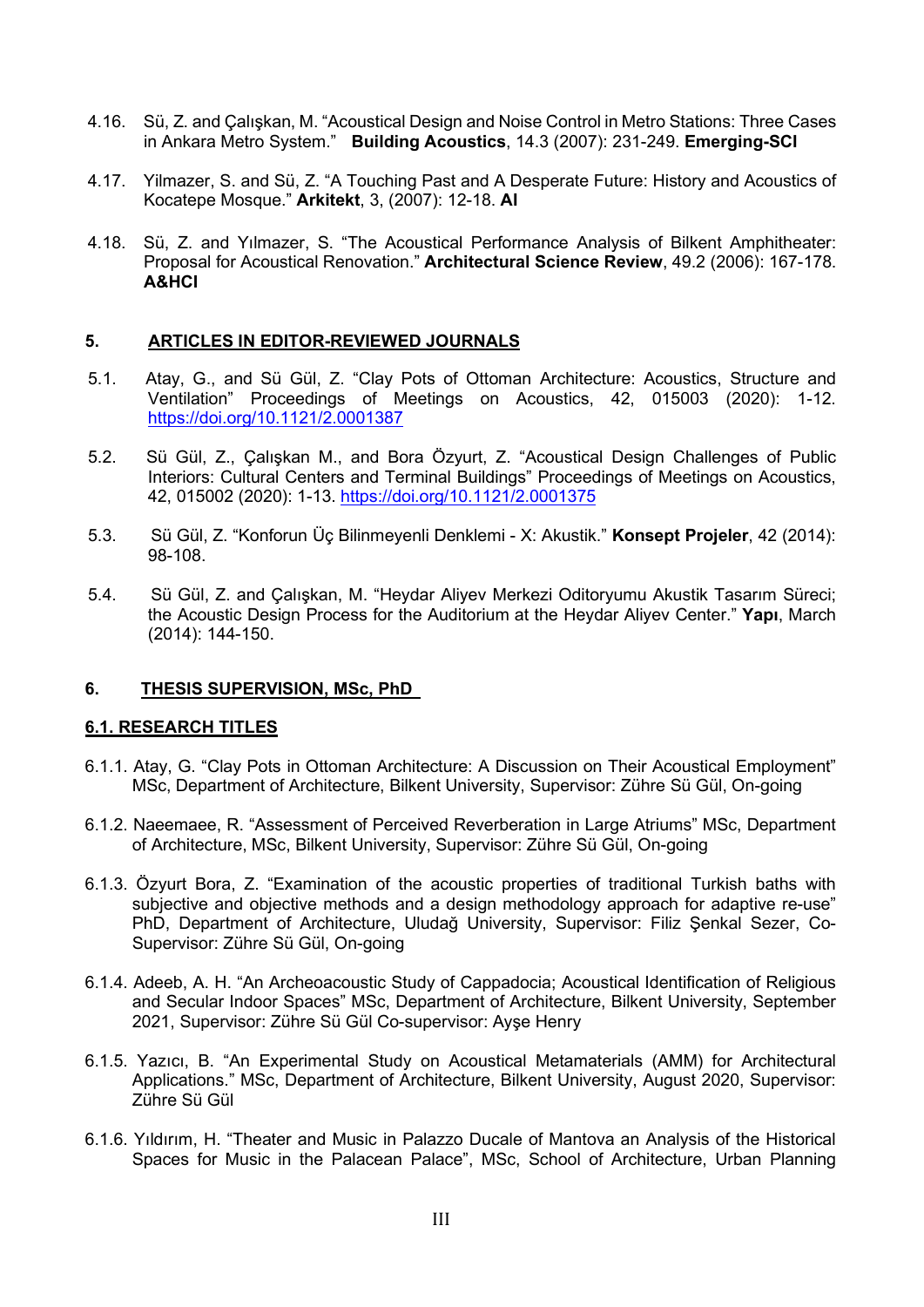Construction Engineering, Politenico Milano, May 2020, Supervisor: Antonio Giovanni Mazzeri, Co-supervisor: Zühre Sü Gül

# 6.2. STUDENT ACCOMPLISHMENTS

- 6.2.1. Gülnihan Atay, Student Grant Award recipient, selected by the Committee for International Research and Education (CIRE) of the Acoustical Society of America (ASA), 2022.
- 6.2.2. Beyza Yazıcı, Student Grant Award recipient, selected by the Committee for International Research and Education (CIRE) of the Acoustical Society of America (ASA), 2021.

## 7. CONFERENCE PRESENTATIONS AND REFEREED PROCEEDINGS

- 7.1. Sü Gül, Z. "The Sounds of Hagia Sophia" International Hagia Sophia Symposium (Invited Paper) Ayasofya Medresesi, İstanbul, 27-29 May 2022.
- 7.2. Sü Gül, Z. "The Dome Effect and the Acoustics of Historical Masterpieces." (Invited Paper) Music and the Brain 2022: Sound, Space, and the Aesthetics of the Sublime 2021, Stanford University, Stanford, CA, USA, 21-22 May 2022.
- 7.3. Naeemaee, R. and Sü Gül, Z. "Assessment of Reverberation Perception in Atrium Spaces." (Invited Paper) Euronoise 2021, Madeira, Portugal, (Virtual) 25-27 October 2021.
- 7.4. Atay, G. and Sü Gül, Z. "Investigation of the Acoustical Properties of the Clav Pottery Employed in the Dome of Süleymaniye Mosque." Proceedings of 14th National Acoustics Congress (TAKDER), İstanbul Bilgi University, İstanbul, Turkey, (Virtual), 7-8 October 2021, pp. 341-352.
- 7.5. Sel, E., Düzova, İ., Şireli, A.E., Yazıcı, B. and Sü Gül, Z. "Reuse of Coffee and Tea Waste for Acoustical Panel Applications in Architectural Design Studios" Inter-Noise 2021, Washington, DC, (Virtual) 1-5 August 2021.
- 7.6. Sü Gül, Z. "Coupled Spaces: from Theory to Practice" (Invited Paper) Acoustics in Focus, the 180th Meeting of the Acoustical Society of America, 8-10 June 2021. The Journal of the Acoustical Society of America 149.4, A116 (2021); Published online: 02 June 2021, https://doi.org/10.1121/10.0004695
- 7.7. Atalay, T.B., Sü Gül, Z., Sena, E.D., Cvetkovic, Z. and Hacıhabiboğlu, H. "Simulation of Coupled Volume Acoustics with Coupled Volume Scattering Delay Network Models" Acoustics in Focus, the 180th Meeting of the Acoustical Society of America, 8-10 June 2021. The Journal of the Acoustical Society of America 149.4, A117 (2021); Published online: 02 June 2021, https://doi.org/10.1121/10.0004699
- 7.8. Atay, G. and Sü Gül, Z. "Clay Pots in Ottoman Architecture: A Discussion on Their Acoustical Employment" 179th Meeting of the Acoustical Society of America, Acoustics Virtually Everywhere, 7-11 December 2020. The Journal of the Acoustical Society of America 148, 2797 (2020). Published online: 03 December 2020.
- 7.9. Sü Gül, Z., Çalışkan, M. and Bora Özyurt, Z. "Acoustical Design Challenges of Colossal Public Interiors" 179th Meeting of the Acoustical Society of America, Acoustics Virtually Everywhere, 7-11 December 2020. The Journal of the Acoustical Society of America 148, 2772 (2020). Published online: 03 December 2020.
- 7.10. Bora Özyurt, Z., Eşmebaşı, M. and Sü Gül, Z. "City Hospitals in Turkey: A review of Acoustical Criteria and Design Principles." Proceedings of Inter-Noise 2020, Seoul, South Korea, (Virtual) 23-26 August 2020. INTER-NOISE and NOISE-CON Congress and Conference Proceedings, pp. 2762-2773 (12). Publication date: 12 October 2020.
- 7.11. Sü Gül, Z. "The Analysis Methods of Multiple-decay Rates in Room Acoustics Coupling." Proceedings of 13th National Acoustics Congress (TAKDER), Diyarbakır, Turkey, 17-18 October 2019, pp. 67-80.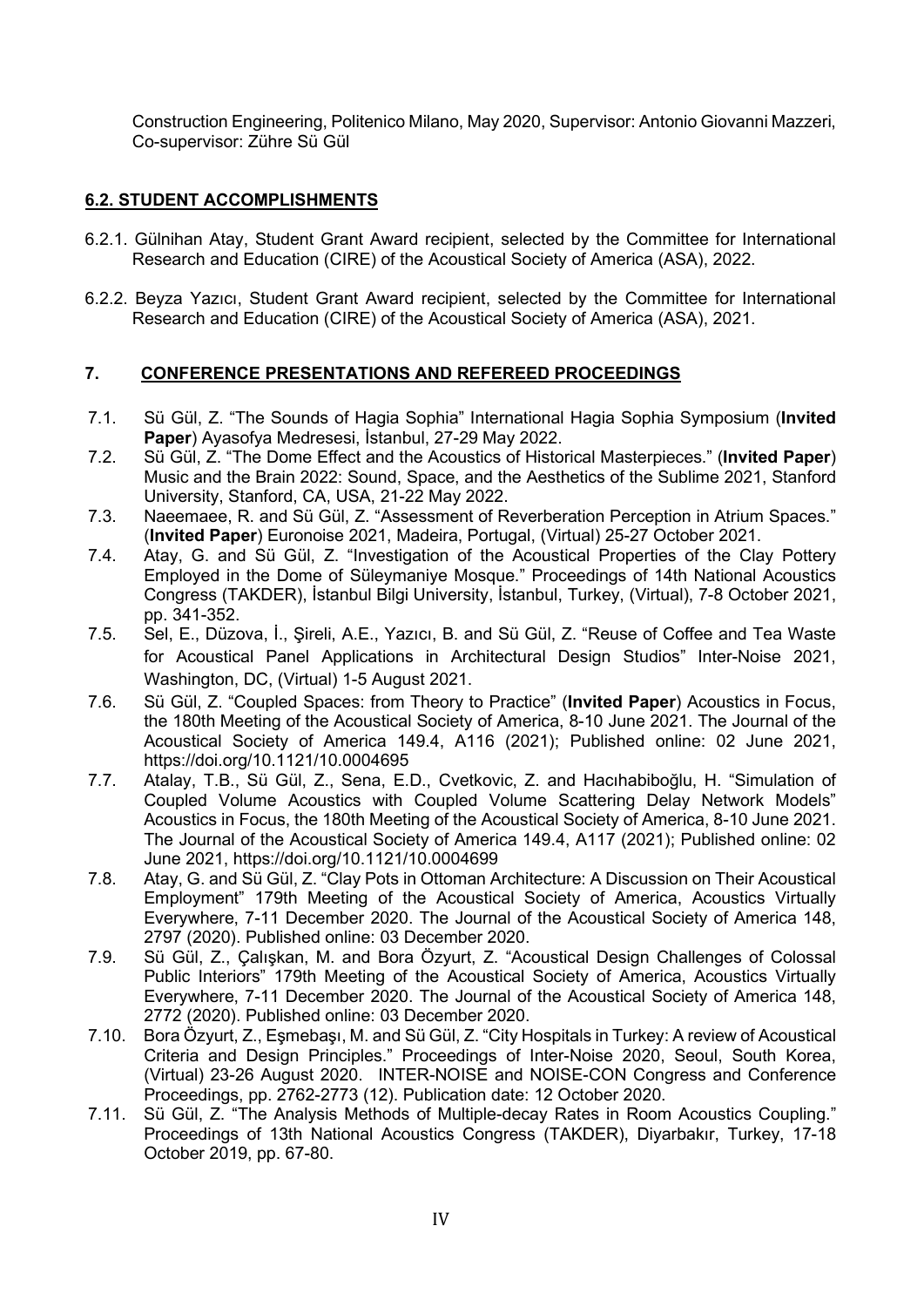- 7.12. Yazıcı, B. and Sü Gül, Z. "Proposals of 3D Labyrinthine Type Acoustical Meta-Materials for Sound Control in Architecture" Proceedings of 13th National Acoustics Congress (TAKDER), Diyarbakır, Turkey, 17-18 October 2019, pp. 187-196.
- 7.13. Sü Gül, Z., Sinal, Ö. and Odabaş, E. "Acoustical Comfort in Technology Offices: The Case of BASF Turk Office" Proceedings of 13th National Acoustics Congress (TAKDER), Diyarbakır, Turkey, 17-18 October 2019, pp. 309-320.
- 7.14. Erdem, E., Sü Gül, Z. and Çalışkan, M. "Noise Barrier design for Chiller Noise" Proceedings of 13th National Acoustics Congress (TAKDER), Diyarbakır, Turkey, 17-18 October 2019, pp. 249-260.
- 7.15. Bora Özyurt, Z., Eşmebaşı, M. and Sü Gül, Z. "Evaluation of Acoustic Design Criteria and Principles in Integrated Health" Proceedings of 13th National Acoustics Congress (TAKDER), Diyarbakır, Turkey, 17-18 October 2019, pp. 153-164.
- 7.16. Eşmebaşı, M., Çalışkan, M. and Sü Gül, Z. "Acoustical Design of the Halls in the Music and Fine Arts University" Proceedings of 13th National Acoustics Congress (TAKDER), Diyarbakır, Turkey, 17-18 October 2019, pp. 285-296.
- 7.17. Nursal, I. M., Eşmebaşı, M., Erdem, E. and Sü Gül, Z. "Acoustic Design and Analysis Methods of Underground Subway Stations" Proceedings of 13th National Acoustics Congress (TAKDER), Diyarbakır, Turkey, 17-18 October 2019, pp. 273-284.
- 7.18. Sinal, Ö., Bora Özyurt, Z., Sü Gül, Z. and Çalışkan, M. "Acoustical Design of Music Practice Rooms: CSO Concert Hall Individual and Choir Practice Rooms" Proceedings of 13th National Acoustics Congress (TAKDER), Diyarbakır, Turkey, 17-18 October 2019. pp. 297- 308.
- 7.19. Sü Gül, Z. "Review on Acoustics Timeline of Hagia Sophia and Süleymaniye Mosque in İstanbul" (Invited Paper) Proceedings of 23rd International Congress on Acoustics (ICA 2019), Aachen, Germany, 9-13 September 2019, pp.2351-2358. "Co-chair of the Technical Session on Acoustics of Cultural Heritage Buildings"
- 7.20. Sü Gül, Z., Odabaş E. and Çalışkan, M. "Single versus Multi-domain Analysis in Diffusion Equation Modeling for Sound Field Analysis of Distinct Room Shapes" (Invited Paper) Proceedings of 21st International Congress on Acoustics (ICA 2019), Aachen, Germany, 9- 13 September 2019, pp.6020-6027.
- 7.21. Yazıcı, B. and Sü Gül, Z. "3D Labyrinthine-type Acoustical Metamaterial Proposals for Sound Control in Architectural Applications" Inter-Noise 2019, Madrid, Spain, 16-19 June 2019, INTER-NOISE and NOISE-CON Congress and Conference Proceedings, 259.3, pp. 6543- 6554. Institute of Noise Control Engineering. Publication date: 30 September 2019.
- 7.22. Sü Gül, Z. "Diffusion Equation Modeling in Sound Field Analysis of Disproportionate Rooms and Coupled Spaces." (Invited Paper) 177th Meeting of the Acoustical Society of America, Louisville, KY, USA, 13-17 May 2019. The Journal of the Acoustical Society of America 145, 1890 (2019). Published online: 23 April 2019.
- 7.23. Sü Gül, Z., Odabaş E. and Çalışkan, M. "Acoustical Assessment of Subway Stations by Diffusion Equation Modelling." Proceedings of Wespac 2018: the 13th Western Pacific Conference on Acoustics, New Delhi, India, 11-15 November 2018. ISSN 0973-3302, p.41 (2018).
- 7.24. Sü Gül, Z., Meriç Nursal, I., Bora, Z. and Çalışkan, M. "Acoustical Design of Awaza Convention Center." Proceedings of the 22nd International Congress on Acoustics (ICA2016), Buenos Aires, Argentina, 5-9 September 2016. ISBN 978-987-24713-6-1, p.222 (2016).
- 7.25. Sü Gül, Z., Odabaş, E., Meriç Nursal, I. and Çalışkan, M. "Acoustical Design of İzmir Opera House." International Symposium on Musical and Room Acoustics (ISMRA2016), La Plata, Buenos Aires, Argentina, 11-13 September 2016.
- 7.26. Sü Gül, Z., Xiang N. and Çalışkan, M. "Non-exponential Sound Energy Decay Analysis of a Monumental Worship Space by Diffusion Equation Modeling in a Finite Element Medium." The 12<sup>th</sup> International Conference on Theoretical and Computational Acoustics (ICTCA), Hangzhou, Zhejiang, China, 11-16 October 2015, Book of Abstracts, pp. 105-106.
- 7.27. Sü Gül, Z. "Acoustic Adventures over Continents, among Cultures: Under Tides of Academia and Profession." (Invited Paper) 169th Meeting of the Acoustical Society of America,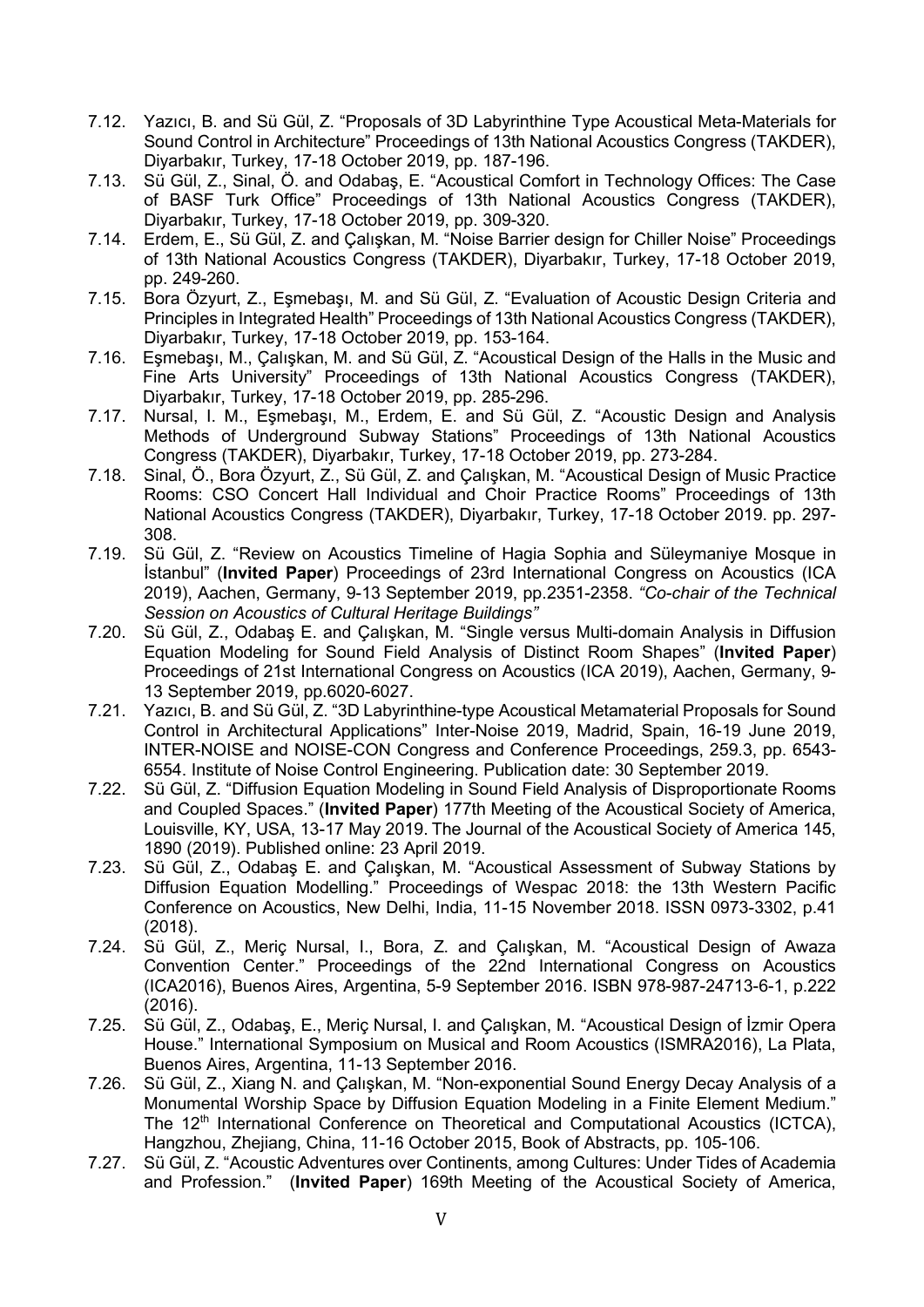Pittsburgh, PA, USA, 18-22 May 2015. The Journal of the Acoustical Society of America 137, 2359 (2015). Published online: 27 April 2015.

- 7.28. Sü Gül, Z., Xiang N. and Çalışkan, M. "Investigations on Multi-Slope Energy Decay Formation within Single-Space Monumental Structures by Diffusion Equation Modeling and Intensity Probe Measurements." 169th Meeting of the Acoustical Society of America, Pittsburgh, PA, USA, 18-22 May 2015. The Journal of the Acoustical Society of America 137, 2393 (2015). Published online: 27 April 2015.
- 7.29. Sü Gül, Z., Xiang N. and Çalışkan, M. "Investigations on Acoustical Coupling within Single-Space Monumental Structures using a Diffusion Equation Model." 168th Meeting of the Acoustical Society of America, Indianapolis, Indiana, USA, 27-31 October 2014. The Journal of the Acoustical Society of America 136, 2219 (2014). Published online: 23 October 2014.
- 7.30. Sü Gül, Z., Xiang N. and Çalışkan, M. "Sound Field Analysis of Monumental Structures by the Application of Diffusion Equation Model." COMSOL Conference 2014, Cambridge, UK, 17-19 September 2014.
- 7.31. Sü Gül, Z., Tavukçuoğlu, A. and Çalışkan, M. "A Discussion on the Acoustics of Süleymaniye Mosque for its Original State." 9th International Congress on Conservation of Monuments in Mediterranean Basin (MONUBASIN9), METU, Ankara, Turkey, 3-5 June 2014. Improvements in Conservation and Rehabilitation - Integrated Methodologies, Materials Conservation Laboratory, METU, Abstracts Book, (2014), p.46.
- 7.32. Sü Gül, Z. and Çalışkan, M. "Acoustical Considerations in Design and Construction of Turkish Contractors Association Headquarters." 167th Meeting of the Acoustical Society of America, Providence, Rhode Island, USA, 5-9 May 2014. The Journal of the Acoustical Society of America 135, 2333 (2014). Published online: 13 May 2014.
- 7.33. Sü Gül, Z., Çalışkan, M. and Tavukçuoğlu, A. "Acoustical Characteristics of Süleymaniye Mosque after 2007-2011 Renovations: Measurements and Comparative Evaluations." 10th National Acoustics Congress (TAKDER), Yıldız Teknik Üniversitesi, İstanbul, Turkey, 16-17 December 2013. pp. 21-28.
- 7.34. Sü Gül, Z., Xiang N. and Çalışkan, M. "Multiple-Slope Sound Energy Decay Investigations in Single Space Enclosures with Specific Geometrical and Material Attributes." (Invited Paper) 166th Meeting of the Acoustical Society of America, San Francisco, California, USA, 2-6 December 2013. The Journal of the Acoustical Society of America 134, 3985 (2013). Published online: 10 December 2013.
- 7.35. Sü Gül, Z. and Çalışkan, M. "Acoustical Design of Turkish Religious Affairs Mosque." Proceedings of 21st International Congress on Acoustics (ICA 2013), Montreal, Canada, 2- 7 June 2013. Proceedings of Meetings on Acoustics, Vol. 19, 015083 (2013). Publication date: 2 Jun 2013.
- 7.36. Sü Gül, Z., Xiang N. and Çalışkan, M. "Investigations on Multi-Slope Sound Energy Decays in Domed Structures." Inter-Noise 2012, New York City, NY, USA, 19-22 August 2012.
- 7.37. Sü Gül, Z. and Çalışkan, M. "Acoustical Design of Underground Stations within Warsaw Metro System Phase II." 9th National Acoustics Congress (TAKDER), METU, Ankara, Turkey, 26-27 May 2011.
- 7.38. Odabaş, E., Sü Gül, Z. and Çalışkan, M. "Acoustical Design of Doğramacizade Ali Paşa Mosque and Assessment of Acoustical Characteristics by Real-size Measurements." 9th National Acoustics Congress (TAKDER), METU, Ankara, Turkey, 26-27 May 2011.
- 7.39. Sü Gül, Z. and Çalışkan, M. "Acoustical Design of Inner Galleries in Heydar Aliyev Center" Proceedings of 20th International Congress on Acoustics (ICA 2010), Sydney, Australia, 23- 27 August, 2010, p.157.
- 7.40. Sü Gül, Z. and Çalışkan, M. "Acoustical Considerations in the Design of Heydar Aliyev Center Auditorium." Proceedings of the International Symposium on Room Acoustics (ISRA 2010), Melbourne, Australia, 29-31 August 2010. ISBN:978-0-646-54052-8, p.16.
- 7.41. Sü, Z. and Xiang, N. "Further Investigations on Acoustically Coupled Spaces using Scalemodel Technique." Fourth Joint Meeting of Acoustical Society of America and Acoustical Society of Japan, Honolulu, Hawaii, USA, 28 November - 2 December 2006. The Journal of the Acoustical Society of America 120, 3263 (2006). Published online: 24 October 2006.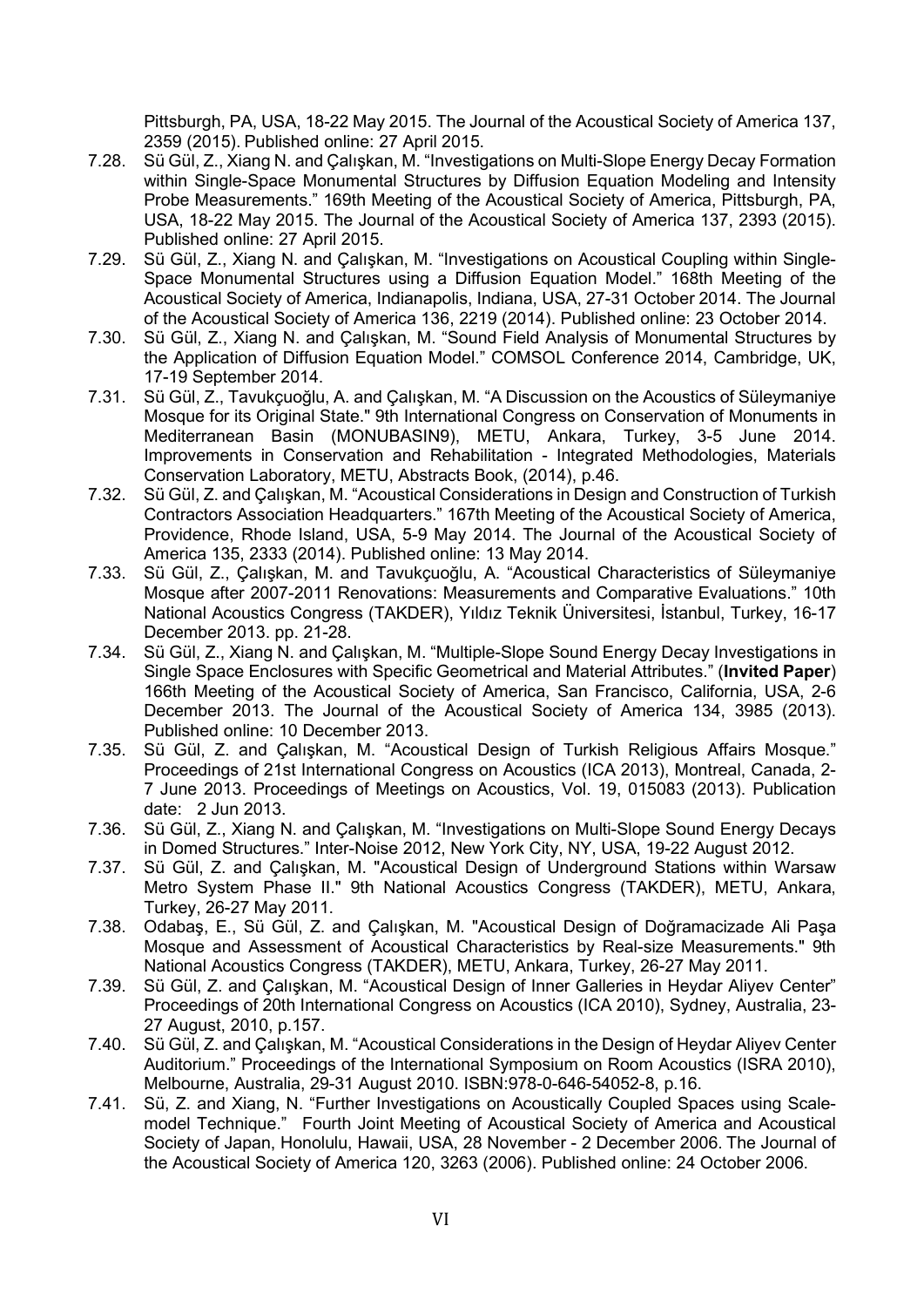- 7.42. Xiang, N., Jasa, T. and Sü, Z. "Schroeder Decay Function Decomposition for Sound-Energy Decay Analysis of Acoustic Coupled-Volume Systems." Proceedings of Wespac IX: the 9th Western Pacific Acoustics Conference, Seoul, Korea., 6-28 June, 2006.
- 7.43. Sü, Z., Xiang, N. and Summers, J.E. "Experimental Investigations of Acoustically Coupled Spaces." 151st Meeting of Acoustical Society of America, Providence, RI, USA, 5-9 June, 2006. The Journal of the Acoustical Society of America 119, 3208 (2006). Published online: 04 May 2006.
- 7.44. Arslan, S., Sü, Z. and Çalışkan, M. "Contribution of the Computer Simulation to the Process of Design in the Courses of Architectural Acoustics: A Study of 500 Seated Concert Hall." 7th National Acoustics Congress (TAKDER), Cappadocia, Nevsehir, Turkey, 17-19 November 2004, pp.129-137.

## 8. INVITED LECTURES AND TALK

Seminar Series for D1 Certification on "Turkish Regulation on Noise Control in Buildings", TAKDER, Başkent University, Ankara, 24 May - 4 June 2021.

"Basic Principles of Acoustical Design," Guest Lecturer for IAD 131, Interior Architecture and Environmental Design in Interior Architecture," Ankara Bilim University, Ankara, 30 April 2021.

"Sound in Architecture," Guest Lecturer for FA 102, Department of Fine Arts, Bilkent University, Ankara, 5 March 2020.

"Sound Fields in Acoustically Coupled Spaces: Case Studies of Monumental Historical versus Contemporary in Architecture," Department of Architecture, Bilkent University, Ankara, 30 November 2017.

"Architectural Acoustics Design Process in Professional Practice: Case Studies of Heydar Aliyev Center and Flame Towers in Baku, Azerbaijan," Guest Lecturer for Arch342, Department of Architecture, Bilkent University, Ankara, 31 October - 1 November 2017.

"A Field of Expertise in its Childhood: the Architectural Acoustics Consultancy and its Reflections on Architecture," Building Science Spring Activities of Architectural Chamber of Turkey; TMMOB Yapı Bahar Etkinlikleri, Ankara, 31 May 2017.

"Revealing Unknowns of the Acoustic Characteristics of Süleymaniye Mosque and Hagia Sophia Museum," Archeometry Seminar Series by METU Graduate School of Natural and Applied Sciences, Middle East Technical University, Ankara, 25 March 2016.

"An Academic and Professional Chronology on Sound," KOBİFEST by METU International Commerce and Logistic Society, Middle East Technical University, Ankara, 24 February 2015.

Laudatio for BASWA Acoustic AG awarded with the Innovation Recognition Prize of the Chamber of Commerce and Industry of Central Switzerland, Luzern, Switzerland, 5 December 2012.

"Acoustics as a Profession in Architectural Grounds" Technical Lecture Series of BASWA Acoustic AG, Baldegg, Switzerland, 4 December 2012.

Interview for "Azerbaijan's Amazing Transformation," Discovery Science, Build it Bigger, Season 5, Episode 3, Baku, Azerbaijan, 15 December 2010.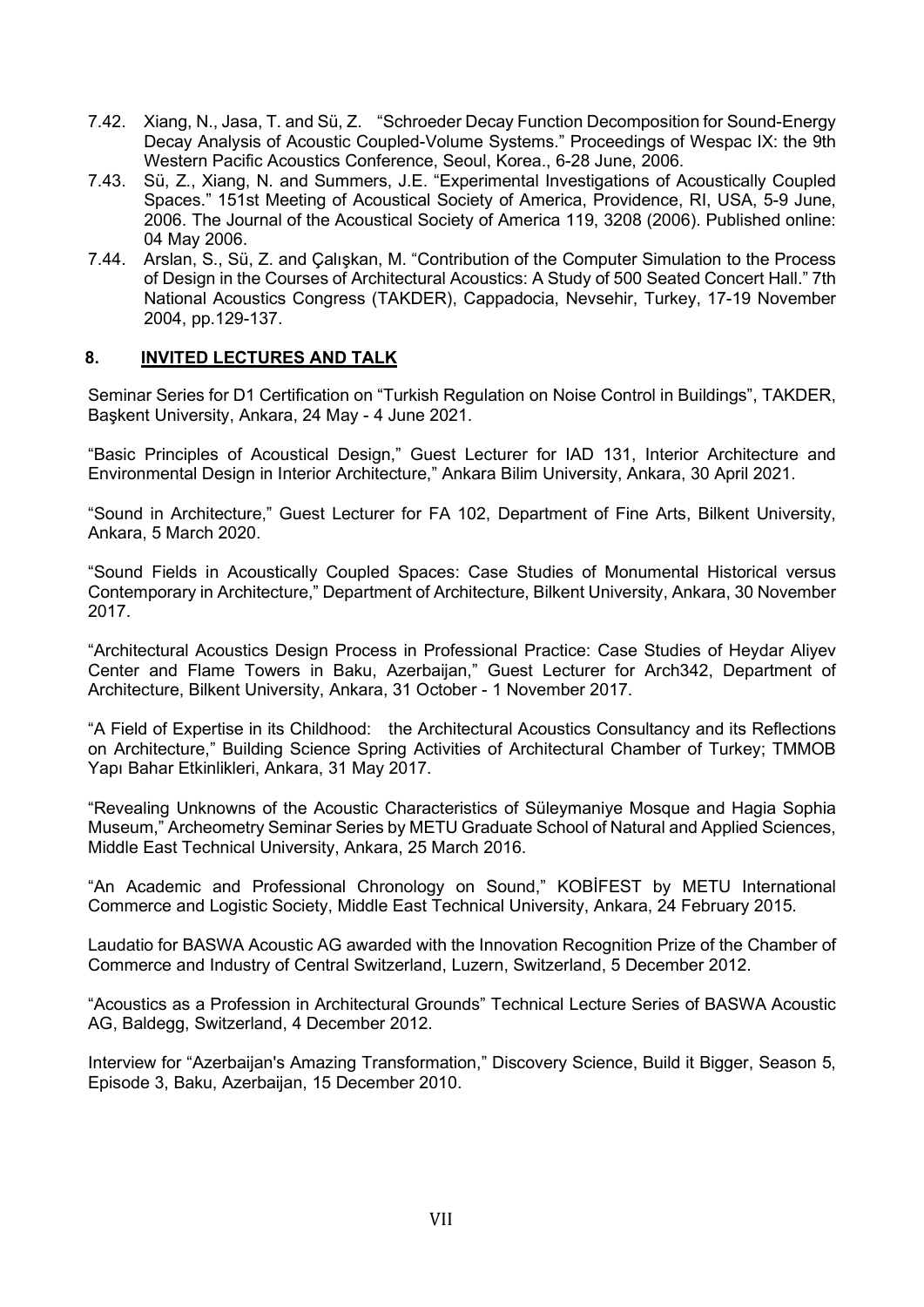## 9. OTHER PUBLICATIONS

#### Ph.D. Dissertation

"Assessment of Non-Exponential Sound Energy Decays within Multi-Domed Monuments by Numerical and Experimental Methods." January 2015, Middle East Technical University (METU), Ankara.

#### M.Sc. Theses

"Systematic Investigations on Energy Decays in Acoustically Coupled Spaces using Scale-model Technique." July 2006, Rensselaer Polytechnic Institute (RPI), Troy, NY.

#### M.F.A. Theses

"Acoustical Performance Analysis of Bilkent University Amphitheater - ODEON." May 2004, Bilkent University, Ankara.

## 10. AWARDS/HONORS/FELLOWSHIPS

"Best Thesis of the Year" Mustafa Parlar Foundation Thesis Awards, METU, 2016

Globally Born Incubator Finalist Nominee Award, Turkish Ministry of Industry, 2012

"2006 Medalist" of Robert B. Newman Award for Merit in Architectural Acoustics for Excellence in the Study of Acoustics and in its Application to Architecture, 2006, USA

"Second Price" in the Best Student Paper Award Competition in the Area of Architectural Acoustics for June 2006 ASA Meeting, 2006, USA

"Commendation" from 2006 ASA Student Design Competition - A City Municipal Building, 2006, USA

Graduate Teaching Assistant Fellowship, Rensselaer Polytechnic Institute (RPI), 2005-2006, NY, USA

Graduate Teaching Assistant Fellowship, Bilkent University, 2003-2005, Ankara

## 11. GRANTS

KOSGEB - Industrial Applications Funding Support by Turkish Ministry of Science, Industry and Technology, 2014

KOSGEB - Research, Development and Innovation Funding Support by Turkish Ministry of Science, 2013

Technological Enterprise Funding Support by Turkish Ministry of Industry and Commerce, 2009

#### 12. UTILITY MODEL / PATENT

"'Sound Scattering and Absorbing Panel System for Interior Spaces." (Utility Model) No: TR-2012- 03077-Y. Co-owners: Çalışkan, M. and Odabaş, E.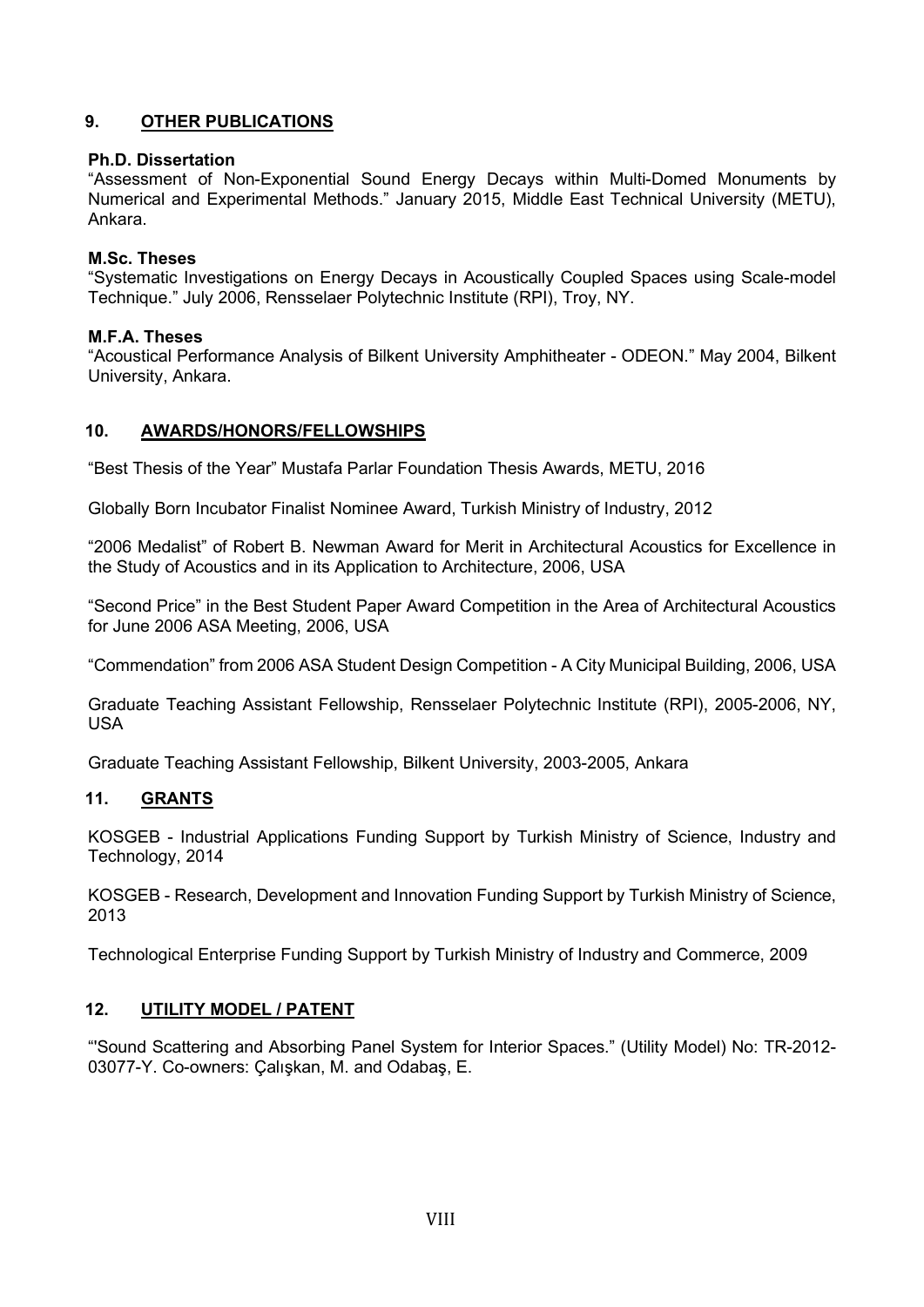## 13. SERVICES FOR THE DEPARTMENT / FACULTY / UNIVERSITY AND THE FIELD

## Course Coordinator

ARCH 341 Architectural Lighting and Acoustics, Department of Architecture, Bilkent University, since 2019.

ARCH 202 Architectural Design Studio II, Department of Architecture, Bilkent University, since 2019.

ARCH 201 Architectural Design Studio I, Department of Architecture, Bilkent University, since 2018.

FA 102 Basic Design II, Department of Art Design and Architecture, Bilkent University, 2018.

#### **Committees**

Recruitment Committee Member, Department of Architecture, Bilkent University

Departmental Degree Qualifications Committee Member, Department of Architecture, Bilkent **University** 

Departmental Advisory Board Committee Member, Department of Architecture, Bilkent University

Keystone Academic, Departments Committee Member, Graduate School of Engineering and Science, Bilkent University

Open House Committee Member, Graduate School of Engineering and Science, Bilkent University

#### Ad-Hoc Referee

Journal of Acoustical Society of America; Journal of Testing and Evaluation, ASTM (American Society for Testing and Materials); Journal of Building Acoustics, ICONARP (International Journal of Architecture and Planning); METU Journal of the Faculty of Architecture; National Construction Congress Technical Board Member

## 14. TEACHING

#### Last 4 years

2021-2022 (Spring): ARCH 202 Architectural Design Studio II; ARCH 515 Topics in Architectural **Technology** 

2021-2022 (Fall): ARCH 201 Architectural Design Studio I; ARCH 341 Architectural Lighting and **Acoustics** 

2020-2021 (Spring): **ARCH 202** Architectural Design Studio II; **ARCH 515** Topics in Architectural **Technology** 

2020-2021 (Fall): ARCH 201 Architectural Design Studio I; ARCH 341 Architectural Lighting and **Acoustics** 

2019-2020 (Spring): ARCH 202 Architectural Design Studio II; ARCH 515 Topics in Architectural **Technology** 

2019-2020 (Fall): ARCH 201 Architectural Design Studio I; ARCH 341 Architectural Lighting and **Acoustics** 

2018-2019 (Spring): ARCH 202 Architectural Design Studio II; ARCH 342 Environmental **Technology** 

2018-2019 (Fall): ARCH 201 Architectural Design Studio I; ARCH 341 Environmental Technology I

2017-2018 (Spring): FA 102 Basic Design II; ARCH 342 Environmental Technology II

2017-2018 (Fall): FA 101 Basic Design I